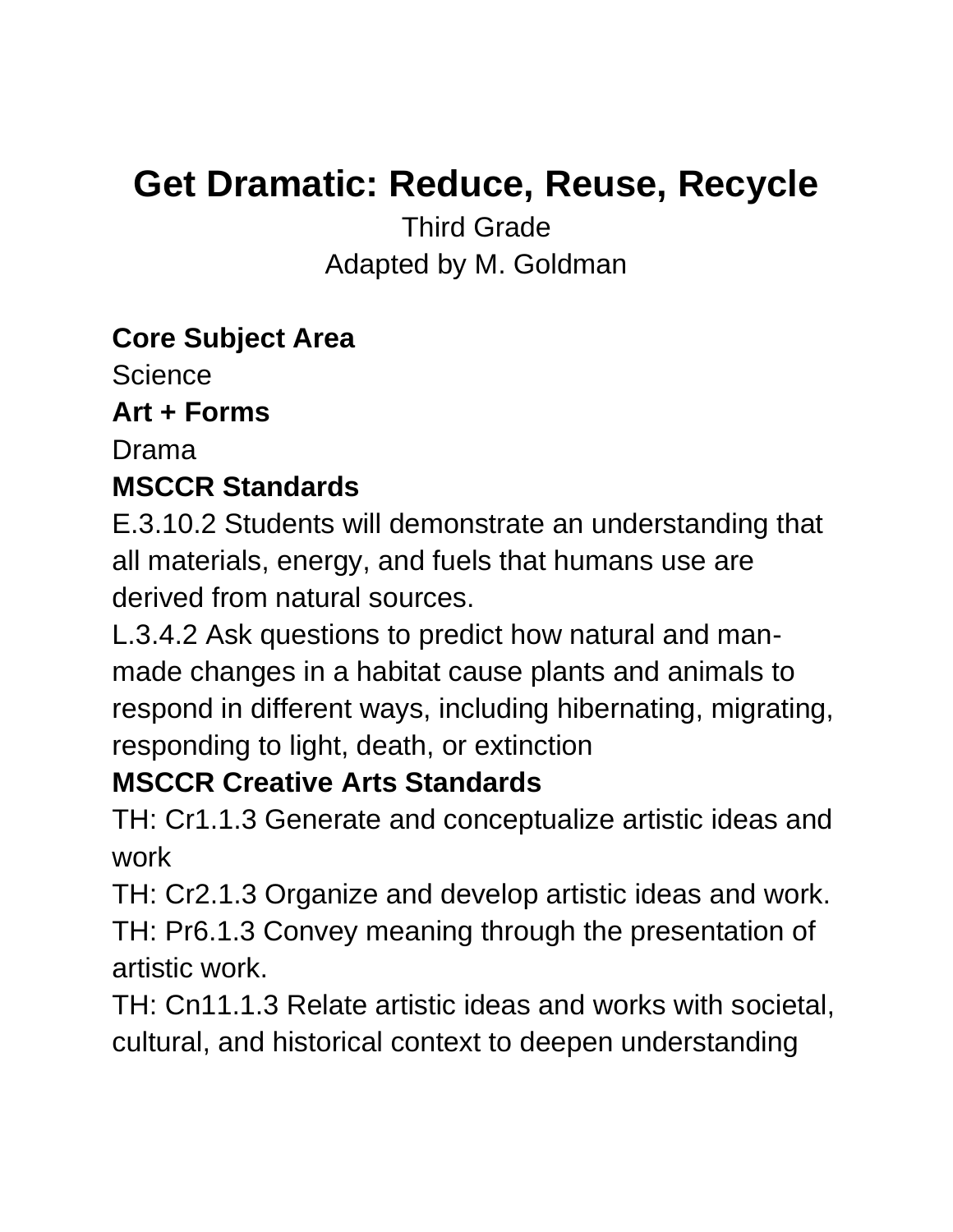# **Materials Needed:**

Video access Premade note worksheet (included in resources) Collected recycle items- several

# **Vocabulary:**

Reuse, renew, recycle, commercial

**Duration-** two 45 minute lessons, I would break after #6 on day 1 and followup on day 2. (A little review would be important.)

# **Lesson Sequence:**

- 1.Show video about recycling. Have students jot notes on a premade worksheet.
- 2. Discuss the video and answer students' questions.
- 3. Have students add a recycle symbol to their notes.
- 4.Ask students how trash affects the environment. What about animals?
- 5.Pass out several saved items that have the recycle symbol on them. Have students brainstorm how these items could be reused.
- 6.Ask students if they agree or disagree that recycling is an important part of living on the Earth and why.
- 7. Divide students into small groups and have students create a commercial that lasts sixty seconds to help others understand the importance of recycling.